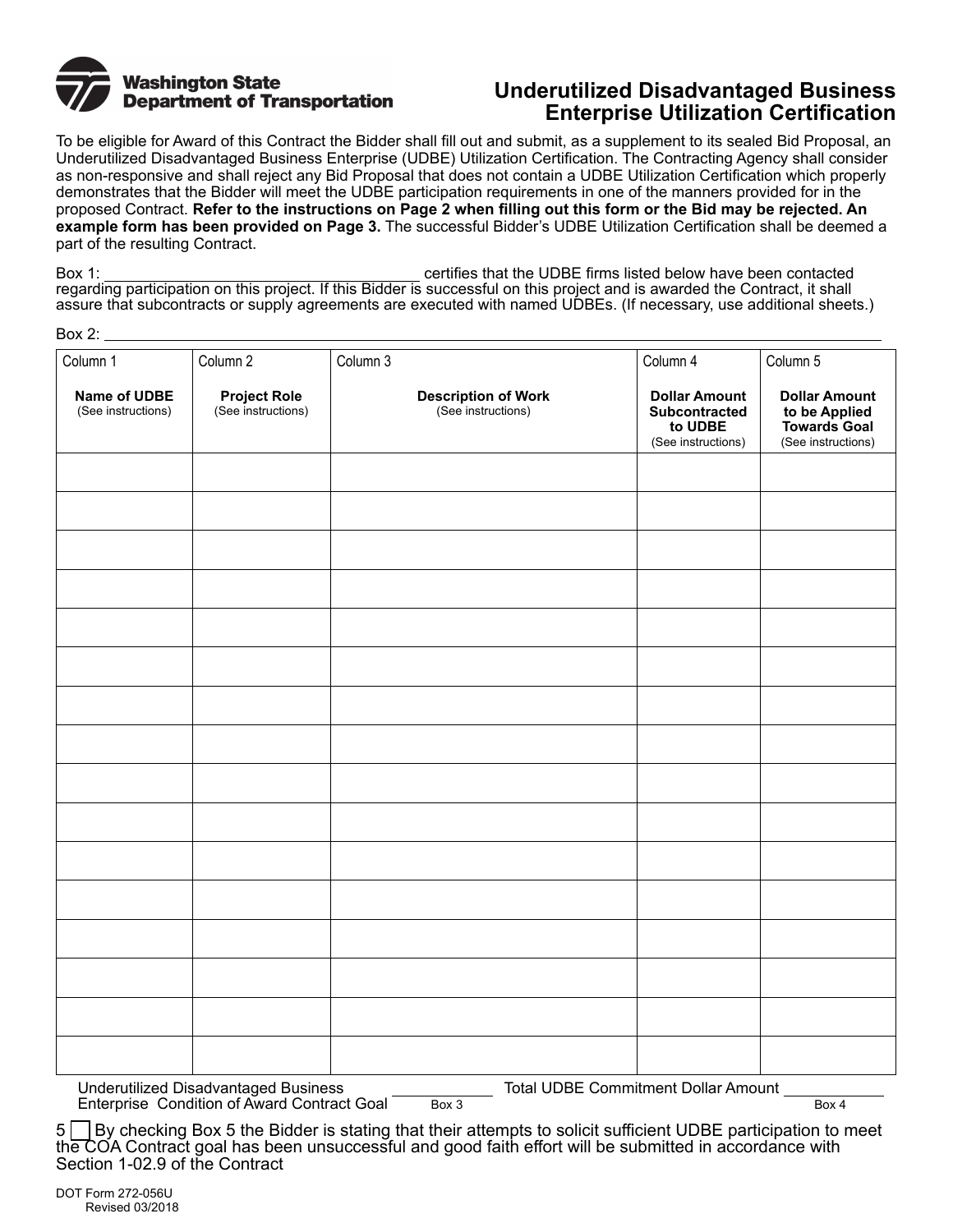## **Instructions for Underutilized Disadvantaged Business Enterprise Utilization Certification Form**

- Box 1: Name of Bidder (Proposal holder) submitting Bid.
- Box 2: Name of the Project.
- Column 1: Name of the Underutilized Disadvantaged Business Enterprise (UDBE). UDBE Firms can be found using the search tools under the Firm Certification section of the Diversity Management and Compliance System web page <u>https://wsdot.diversitycompliance.com</u> Repeat the name of the UDBE for each Project Role that will be performed.

Column 2: The Project Role that the UDBE will be performing as follows;

- Prime Contractor
- **Subcontractor**
- Subcontractor (Force Account)
	- Work sublet as Force Account must be listed separately.
- **Manufacturer**
- Regular Dealer
	- Work sublet to a Regular Dealer must be listed separately.
	- Regular Dealer status must be approved prior to Bid submittal by the Office of Equal Opportunity, Washington State Department of Transportation, on each Contract.
- **Broker** 
	- Work sublet to a Broker must be listed separately.

List each project role to be performed by a single UDBE individually on a separate row(s). The role is used to determine what portion of the amount to be subcontracted (Column 4) may be applied toward meeting the goal (column 5).

- Column 3: Provide a description of the work to be performed by the UDBE. The work to be performed must be consistent with the Certified Business Description of the UDBE provided at the Diversity Management and Compliance System web page<https://wsdot.diversitycompliance.com>
	- A Bidder subletting a portion of a bid item shall state **"Partial"** and describe the Work that is included.
		- For example; "Electrical (Partial) Trenching".
		- "Mobilization" will not be accepted as a description of Work.
- Column 4: List the total amount to be subcontracted to each UDBE for each Project Role they are performing.
- Column 5: This is the dollar amount for each line listed in the certification that the prime intends to apply towards meeting the COA Contract goal. It may be that only a portion of the amount subcontracted to a UDBE in Column 4 is eligible to be credited toward meeting the goal See Note 1, Note 2, Note 3. The Contracting Agency will utilize the sum of this column (Box 4) to determine whether or not the bidder has met the goal. In the event of an arithmetic error in summing column 5 or an error in making appropriate reductions in the amounts in column four, **See Note 1, Note 2, Note 3**, then the mathematics will be corrected and the total (Box 4) will be revised accordingly.
	- **Note 1:** For Work sublet as Force Account the bidder **may only claim 50%** of the amount subcontracted (Column 4) towards meeting the goal (Column 5). This information will be used to demonstrate that the UDBE contract goal is met at the time that the bidder submits their bid. For example; amount sublet as force account = \$100,000 (Column 4) equates to (\$100,000 X 50%) = \$50,000 (Column 5) to be applied towards the goal.
	- **Note 2:** For Work sublet to a Regular Dealer the bidder **may only claim 60%** of the cost of the materials or supplies (Column 4) towards meeting the goal (Column 5). For example; Material cost = \$100,000 (Column 4) equates to (\$100,000 X 60%) = \$60,000 (Column 5) to be applied towards the goal
- **Note 3:** For Work sublet to a Broker the bidder **may only claim the fees** paid to a Broker towards meeting the goal (Column 4). For example; amount sublet to a broker = \$100,000 (Column 4) equates to (\$100,000 X reasonable fee %) = \$ (Column 5) to be applied towards the goal.
- Box 3: Box 3 is the COA Contract goal which is the minimum required UDBE participation. The goal stated in the Contract will be in terms of a dollar amount or a percentage in the Contract. When expressed as a percentage you must multiply the percentage times the sum total of all bid items as submitted in the Bidder's Proposal to determine the dollar goal and write it in Box 3. In the event of an error in this box, the Contracting Agency will revise the amount accordingly.
- Box 4: Box 4 is the sum of the values in column 5. **This value must equal or exceed the COA Contract goal amount written in Box 3 or;**
- Box 5: Check Box 5 if insufficient UDBE Participation has been achieved and a good faith effort is required. Refer to the subsection titled, *Selection of Successful Bidder/Good Faith Efforts (GFE)* in the Contract.

**See the** *Disadvantaged Business Enterprise Participation* **specification in the Contract for more information.**